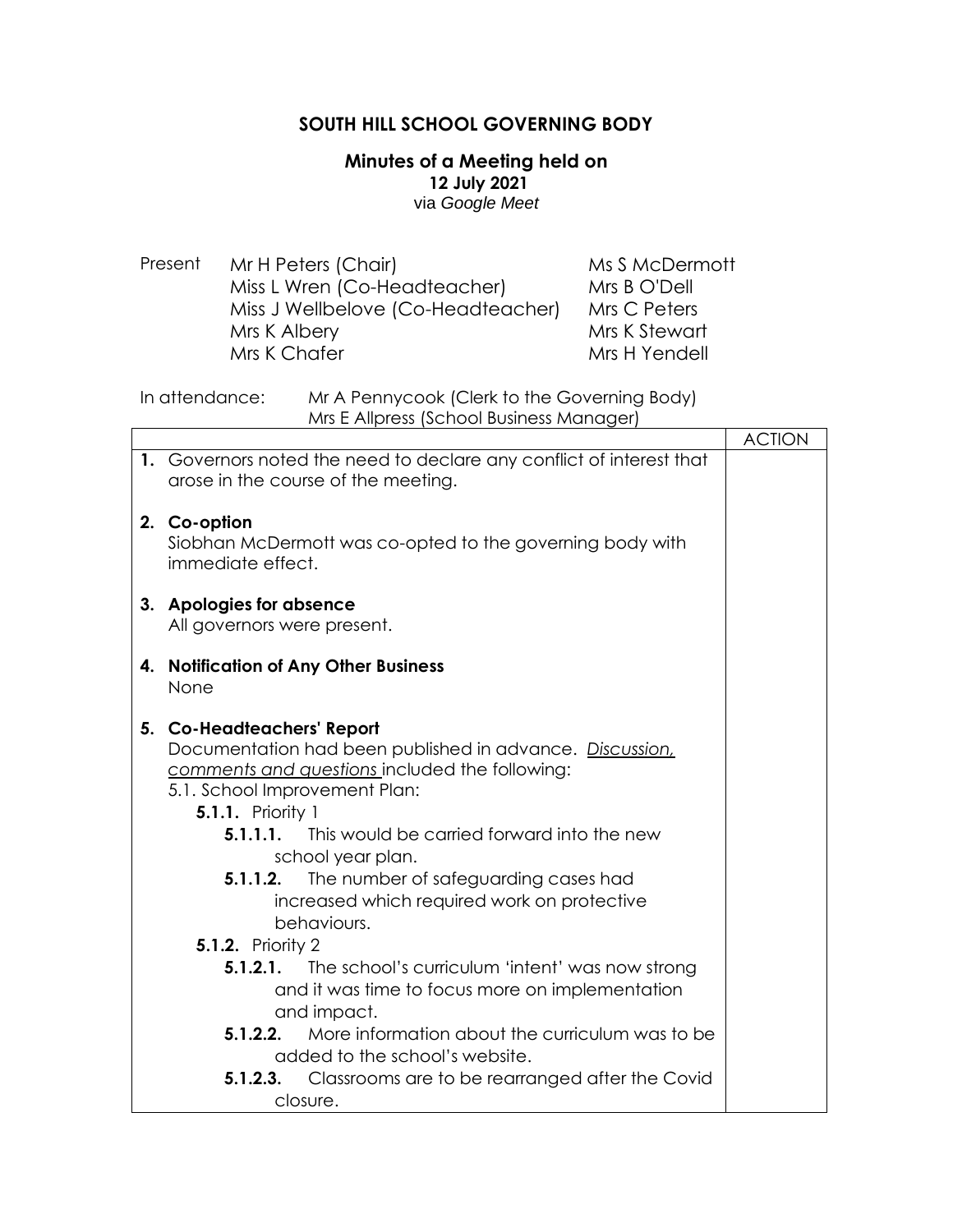**5.1.2.4.** The co-headteachers would be concentrating on how the curriculum was being implemented in every class and were aiming to ensure a consistent approach. **5.1.3.** Priority 3 **5.1.3.1.** The appointment of a School Business Manager (SBM) and the adjustment of duties of the INCO would allow the co-heads to take more of a lead in this priority. **5.1.3.2.** There had been a smooth hand-over to next year's class teachers. **5.1.3.3.** Groups of children had been identified in each class whose progress would be carefully monitored by the co-heads. **5.1.3.4.** This priority would also be carried forward with a slight modification because the number of EAL pupils was increasing. 5.2. Staffing Update **5.2.1.** There would be a full complement of staff in September. **5.2.2.** The INCO was now the DSP and the lead for wellbeing, Mrs Imrie would be working in the library and support for NQTs would be provided by Mrs Masters. **5.2.3.** SLT meetings would receive input from middle and subject leaders regularly. KS1/EYFS leaders would join the meetings fortnightly. 5.3. Premises **5.3.1.** Boiler installation would take approximately six months, but individual classrooms would be disrupted for only three or four days. **5.3.2.** Some redecoration was to be postponed until after the work to install the boilers was complete. **5.3.3.** Governors were advised to draw up a list of priorities and a rolling maintenance and improvement programme for the premises to close the gap between the condition of the new and the original buildings. **5.3.4.** *Governors suggested that improvements in the premises should be promoted on the website.* **5.3.5.** *In response to a question about developments in the extended area* governors were advised that access for the disabled was to be improved. **5.3.6.** *In response to a question* governors were advised that work on the trees was due to start soon now that permission had been given by DBC.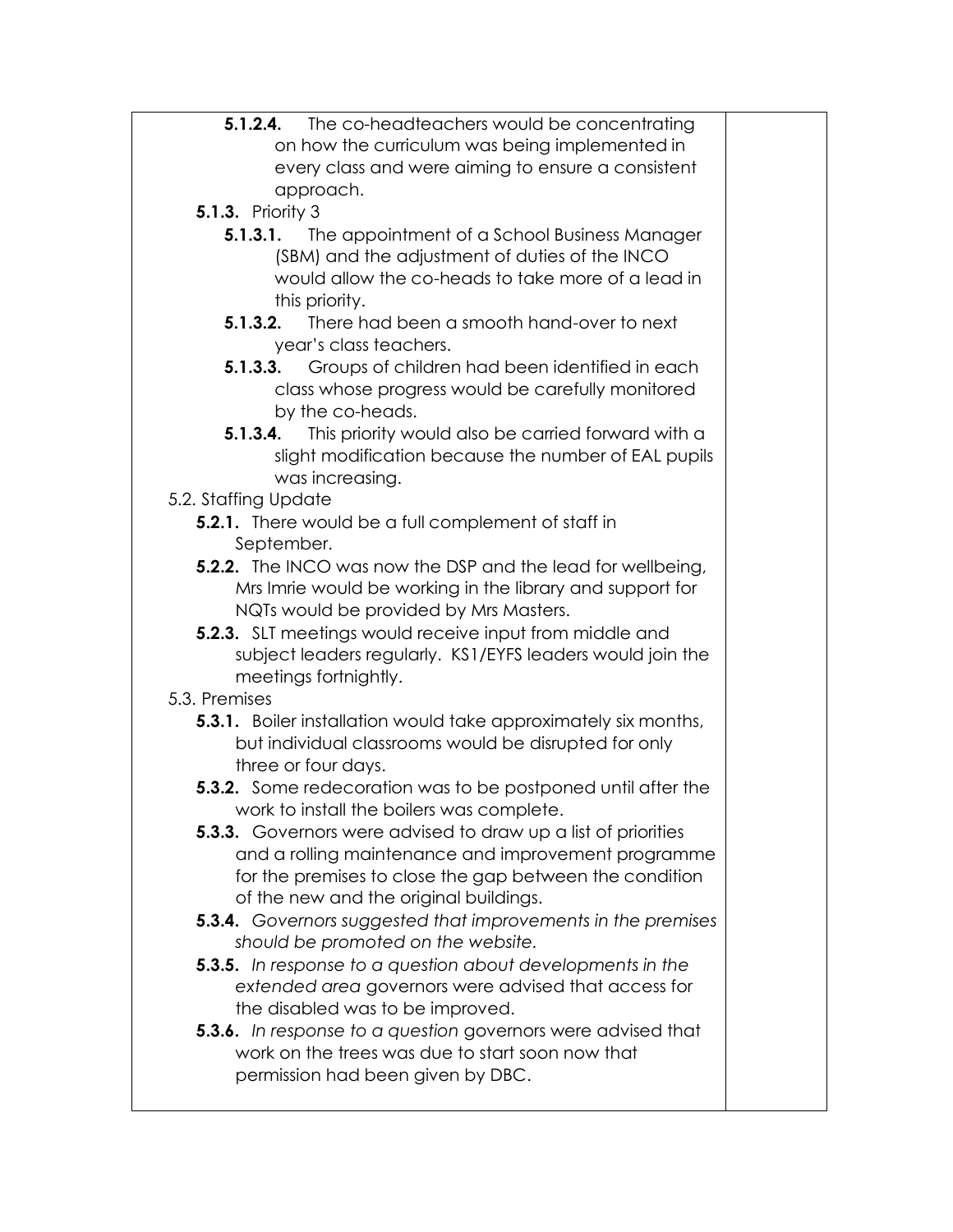|    | 6. Reports                                                           |           |
|----|----------------------------------------------------------------------|-----------|
|    | 6.1. Financial Monitoring: The SBM presented the report.             |           |
|    | Comments and discussion included the following:                      |           |
|    | 6.1.1. Profiling of the budget would be reviewed to bring it         |           |
|    | more in line with expected expenditure patterns in the               |           |
|    | year.                                                                |           |
|    | 6.1.2. Governors were advised to aim to spend no more than           |           |
|    | about 75% of the budget on staffing. Currently it was                |           |
|    | closer to 78%.                                                       |           |
|    | 6.1.3. In reply to a question about funding for special needs        |           |
|    | the SBM pointed out that providing for additional needs              |           |
|    | tended to have a negative impact on school finances                  |           |
|    | 6.1.4. It was agreed that the <b>SBM would provide some training</b> | SBM       |
|    | for the governing body on budgetary and other financial              |           |
|    | matters.                                                             |           |
|    | 6.1.5. The process for filling casual vacancies in classes by the    |           |
|    | LA was sometimes slow. Whether the school should take                | Clerk/    |
|    | responsibility for in-year admissions was an issue which             | Chair for |
|    | might be considered.                                                 | agenda    |
|    | 6.2. HIP's Summer Visit                                              |           |
|    | The report was noted. The co-heads were to take a major              |           |
|    | role in staff appraisals in future.                                  |           |
|    | 6.3. Link Governors: Reports were noted. It was hoped that a full    |           |
|    | programme of governor visits would resume in the next year.          |           |
|    | 6.4. GDPR Compliance:                                                |           |
|    | <b>6.4.1.</b> The report was noted. One particular issue which had   |           |
|    | emerged was the need to delete emails on a regular                   |           |
|    | basis.                                                               |           |
|    | 6.4.2. The DPO would be working with the co-heads to                 |           |
|    | organise processes and past document storage and                     |           |
|    | disposal arrangements.                                               |           |
|    | 6.5. Safeguarding Audit                                              |           |
|    | 6.5.1. Hayley Yendell was thanked for her assistance with            |           |
|    | carrying out the audit.                                              |           |
|    | 6.5.2. It was suggested that there should be an <b>occasional</b>    | ΗP        |
|    | quiz for governors on safeguarding.                                  |           |
|    | 6.5.3. Governors were interested in what questions they might        |           |
|    | ask staff on this matter during their visits. It was noted that      |           |
|    | The Key for School Governors had some helpful                        |           |
|    | suggestions.                                                         |           |
|    |                                                                      |           |
| 7. | <b>Priorities for next School Improvement Plan</b>                   |           |
|    | 7.1. As discussed under the Co-headteachers' report above the        |           |
|    | following were agreed: Priority 1 – Wellbeing and Mental             |           |
|    | Health (carried forward from 2020/21); Priority 2 - Curriculum       |           |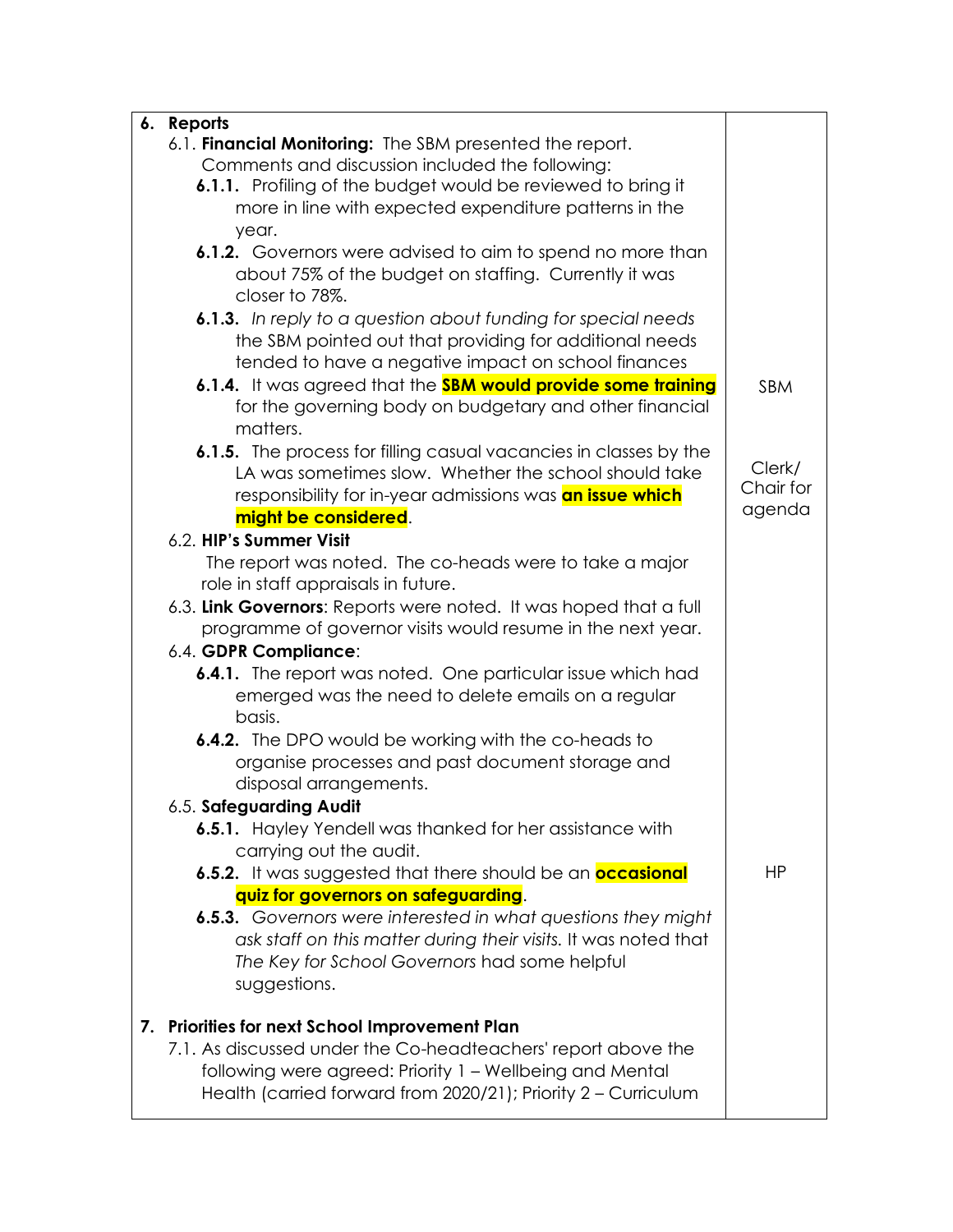| (with an emphasis on Implementation and Impact); Priority 3 -                                                                                                                                                                                                                                               |              |
|-------------------------------------------------------------------------------------------------------------------------------------------------------------------------------------------------------------------------------------------------------------------------------------------------------------|--------------|
| support for disadvantaged and vulnerable.                                                                                                                                                                                                                                                                   |              |
| 7.2. Use of the <b>SEN Benchmarking Tool was to be included</b> .                                                                                                                                                                                                                                           | JW/LW        |
| 8. Policy Review<br>8.1. Attendance: the revised policy was approved.<br>8.2. The following policies were adopted without discussion:                                                                                                                                                                       |              |
| Health and Attendance, Bullying and Harassment, Staff Code<br>of Conduct, Staff Discipline, Whistleblowing.<br>8.3. Equality Plan Progress. This was now more linked with the<br>curriculum, especially RE, and was being led by the co-heads.<br>It was suggested that there should be a link governor for |              |
| Equality.                                                                                                                                                                                                                                                                                                   |              |
| 9. Effectiveness and Organisation of the Governing Body<br>9.1. Governor Vacancies:                                                                                                                                                                                                                         |              |
| <b>9.1.1.</b> Bonnie O'Dell was not intending to seek re-election<br>when her term of office ended in September.                                                                                                                                                                                            |              |
| 9.1.2. It was agreed that Katie Stewart should fill the vacant<br>LA governor post when her term of office as a parent<br>governor ended in October.                                                                                                                                                        |              |
| 9.1.3. There would be two vacancies for parent governors to                                                                                                                                                                                                                                                 |              |
| <b>be filled</b> in the new school year. The co-heads were                                                                                                                                                                                                                                                  | JW/LW        |
| being proactive in approaching parents to encourage                                                                                                                                                                                                                                                         |              |
| them to consider standing.                                                                                                                                                                                                                                                                                  |              |
| 9.1.4. Governors were asked to complete the skills audit                                                                                                                                                                                                                                                    | All govs     |
| recently circulated.<br>9.2. Link Governors: the following were agreed for 2021/22:t                                                                                                                                                                                                                        |              |
| CLA - Katie Stewart                                                                                                                                                                                                                                                                                         |              |
| Curriculum - Claire Peters and Kate Chafer                                                                                                                                                                                                                                                                  |              |
| <b>EYFS - Hayley Yendell</b>                                                                                                                                                                                                                                                                                |              |
| Equality - Siobhan McDermott (temporarily)                                                                                                                                                                                                                                                                  |              |
| Finance – Hans Peters (temporarily)<br>Health and Safety - Hans Peters                                                                                                                                                                                                                                      |              |
| Pupil Premium/SEN - Katie Stewart                                                                                                                                                                                                                                                                           |              |
| Safeguarding - Hayley Yendell                                                                                                                                                                                                                                                                               |              |
| Wellbeing - Kim Albery and Siobhan McDermott                                                                                                                                                                                                                                                                |              |
| 9.3. It was agreed that <b>Claire Peters and the co-heads would</b>                                                                                                                                                                                                                                         |              |
| collaborate to revise the governor visit report form.                                                                                                                                                                                                                                                       | CP/JW/<br>LW |
| 10. Appointment of Co-Headteachers' Appraisal Panel<br>Hans Peters, Katie Stewart and Kate Chafer were appointed,                                                                                                                                                                                           |              |
| 11. Minutes of Previous Meeting<br>The minutes of the meeting held on 25 May 2021 were approved.                                                                                                                                                                                                            |              |